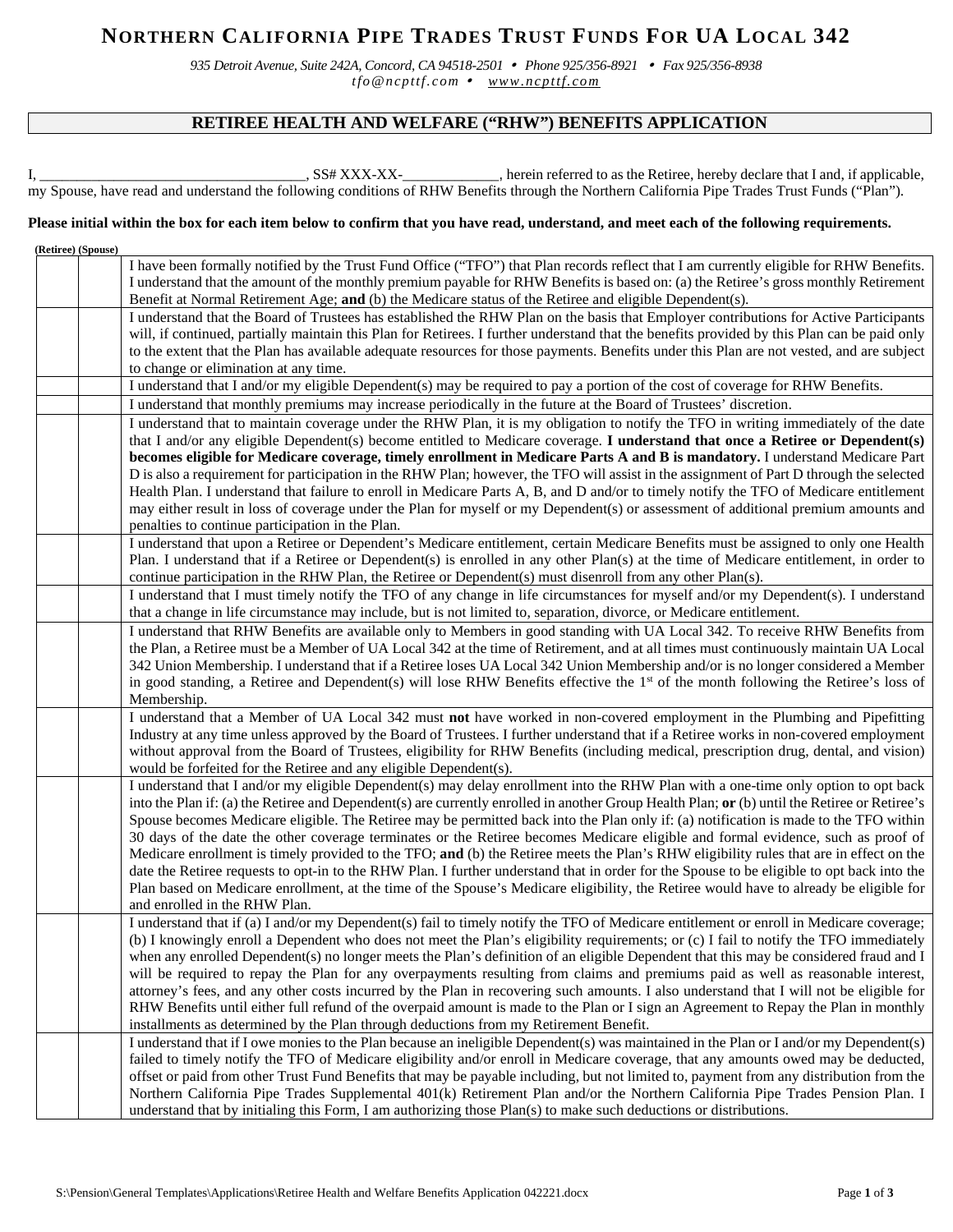# **NORTHERN CALIFORNIA PIPE TRADES TRUST FUNDS FOR UA LOCAL 342**

*935 Detroit Avenue, Suite 242A, Concord, CA 94518-2501 Phone 925/356-8921 Fax 925/356-8938 tfo@ncpttf.com [www.ncpttf.com](http://www.ncpttf.com/)*

## **RETIREE HEALTH AND WELFARE ("RHW") BENEFITS APPLICATION**

## Name:  $SS\# : XXX-XX-$

#### **In order to apply for RHW Plan Benefits, you must fully complete a Retiree Enrollment/Change Form and all applicable pages of the RHW Benefits Application and where noted, have your signature notarized by a notary public.**

All Retirees eligible for RHW Benefits who would be entitled to a gross monthly Retirement Benefit of \$1,000 or greater at their Normal Retirement Age under the Single Life Annuity Benefit (excluding any reductions such as under a Qualified Domestic Relations Order) are required to pay a monthly premium to maintain RHW. The amount of the monthly premium payable is currently based on the Medicare status of the Retiree and any eligible enrolled Dependent(s).

#### **Currently, the monthly premium to maintain RHW Benefits, which includes Medical, Prescription Drug, Dental, and Vision, is as follows:**

| <b>Premium for Retiree</b> |              | <b>Premium for Legal Spouse</b> |              | <b>Premium for Dependent Children</b> |                    |
|----------------------------|--------------|---------------------------------|--------------|---------------------------------------|--------------------|
| Medicare Parts             | Non-Medicare | Medicare Parts                  | Non-Medicare | Child(ren) of Medicare                | Child(ren) of Non- |
| A. B. & D Retiree          | Retiree      | A. B. & D Spouse                | Spouse       | Parts A. B. & D Retiree               | Medicare Retiree   |
| \$110                      | \$220        |                                 | \$110        | \$55                                  | \$110              |

**\*Additional premiums may apply in certain circumstances.**

**These amounts are likely to increase in the future. Additionally, Retirees entitled to a monthly Retirement Benefit amount under \$1,000 may, in the future, also be required to pay a monthly premium to maintain RHW Benefits**.

#### **SELECT THE RETIREE HEALTH AND WELFARE OPTION THAT YOU WISH TO ELECT:**

#### **I wish to apply for Retiree Health and Welfare Benefits for myself and any eligible Dependent(s).**

 If you are currently covered under the Active Health and Welfare Plan, your coverage under the Retiree Health and Welfare Plan will become effective on the later of:

- Your Date of Retirement Benefit:
- The first day of the month following exhaustion of your Active Reserve Hour Bank; or
- The first of the month following any Active COBRA Self-Payments.
- **I do NOT want to participate or wish to delay applying for Retiree Health and Welfare Benefits for myself and any eligible Dependent(s).** I understand that should I elect to not participate or delay enrollment, that if I later wish to apply for Retiree Health and Welfare Benefits, my entitlement would be subject to the Plan rules if effect on the date I apply, including, but not limited to, the Plan's eligibility requirements and Opt-In requirements.

#### **I wish to apply for Retiree Health and Welfare Benefits but wish to delay enrollment for only my eligible Dependent(s).**

### **ASSIGNMENT OF BENEFITS TO PAY MONTHLY PREMIUM FOR RHW BENEFITS**

I hereby authorize the Northern California Pipe Trades Health and Welfare Plan ("Plan") to deduct the premium amount that has been determined by the Board of Trustees of the Plan from my monthly Retirement Benefit payment, in order to maintain my RHW Benefits. This includes any amounts I may owe to the Plan.

I understand that I am under no obligation to enter into this arrangement for the payment of the monthly premium for my RHW Benefits, and that this Assignment of Benefits to the Plan may be revoked by me at any time by advising the Trust Fund Office in writing.

*Retiree Signature Date*

\_\_\_\_\_\_\_\_\_\_\_\_\_\_\_\_\_\_\_\_\_\_\_\_\_\_\_\_\_\_\_\_\_\_\_\_\_\_\_\_\_\_\_\_ \_\_\_\_\_\_\_\_\_\_\_\_\_\_\_\_\_\_\_\_\_\_\_\_\_\_\_\_\_\_\_\_\_\_\_\_\_\_\_\_\_\_\_\_\_

Print Name  $\frac{XXX-XX}{Social\;Secial\;Secur1}$ *Print Name Social Security Number*

*Print Name Social Security Number*

**OR**

I revoke this Assignment of Benefits to the Plan. I understand and acknowledge that by revoking this Assignment of Benefits to the Plan, I am required to remit payment by the 20<sup>th</sup> of the month **prior** to the month of coverage, in the proper amount and directly to the Bank and I have been provided with the proper information to comply with Plan rules. I understand that I must make timely payments and failure to make timely payments will result in termination of my RHW Benefits through the Plan.

\_\_\_\_\_\_\_\_\_\_\_\_\_\_\_\_\_\_\_\_\_\_\_\_\_\_\_\_\_\_\_\_\_\_\_\_\_\_\_\_\_\_\_\_ \_\_\_\_\_\_\_\_\_\_\_\_\_\_\_\_\_\_\_\_\_\_\_\_\_\_\_\_\_\_\_\_\_\_\_\_\_\_\_\_\_\_\_\_\_

*Retiree Signature Date*

 $\frac{XXX-XX}{Social}$ <br>Print Name Social Securi

S:\Pension\General Templates\Applications\Retiree Health and Welfare Benefits Application 042221.docx Page **2** of **3**